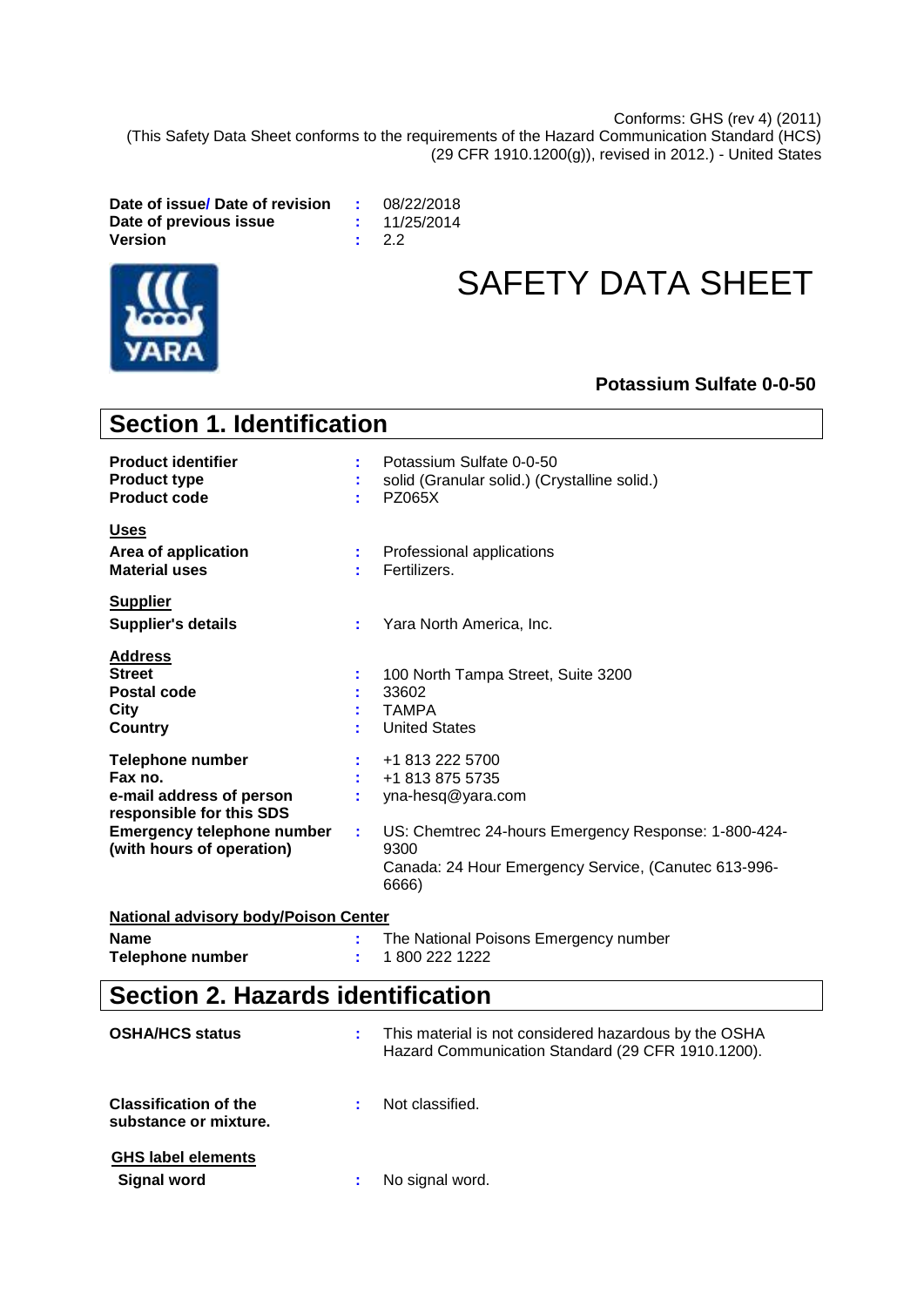| <b>Hazard statements</b>                   | Not applicable.                                            |
|--------------------------------------------|------------------------------------------------------------|
| <b>Precautionary statements</b><br>General | Not applicable.                                            |
| <b>Hazards not otherwise</b><br>classified | : Product forms slippery surface when combined with water. |

### **Section 3. Composition/information on ingredients**

| Substance/mixture                                                                         | Substance                            |
|-------------------------------------------------------------------------------------------|--------------------------------------|
| <b>CAS number/other identifiers</b><br>Other means of identification<br><b>CAS number</b> | : Potassium sulfate<br>$: 7778-80-5$ |
| Ingredient name                                                                           | <b>CAS number</b>                    |

| <b>Ingredient name</b>             | <b>CAS number</b> | % |
|------------------------------------|-------------------|---|
| Sulfuric acid potassium salt (1:2) | 7778-80-5         |   |

Any concentration shown as a range is to protect confidentiality or is due to batch variation.

**There are no additional ingredients present which, within the current knowledge of the supplier and in the concentrations applicable, are classified as hazardous to health or the environment and hence require reporting in this section.**

**Occupational exposure limits, if available, are listed in Section 8.**

### **Section 4. First aid measures**

#### **Description of necessary first aid measures**

| Eye contact         | Rinse with plenty of running water. Check for and remove any<br>contact lenses. Get medical attention if irritation occurs.                                                                                                                                                                      |
|---------------------|--------------------------------------------------------------------------------------------------------------------------------------------------------------------------------------------------------------------------------------------------------------------------------------------------|
| <b>Inhalation</b>   | If inhaled, remove to fresh air. Get medical attention if you feel<br>unwell.                                                                                                                                                                                                                    |
| <b>Skin contact</b> | Wash with soap and water. Get medical attention if irritation<br>develops.                                                                                                                                                                                                                       |
| Ingestion           | Wash out mouth with water. If material has been swallowed<br>and the exposed person is conscious, give small quantities of<br>water to drink. Do not induce vomiting unless directed to do so<br>by medical personnel. Get medical attention if adverse health<br>effects persist or are severe. |

#### **Most important symptoms/effects, acute and delayed**

| <b>Potential acute health effects</b> |                                                     |
|---------------------------------------|-----------------------------------------------------|
| Eye contact                           | : No known significant effects or critical hazards. |
| <b>Inhalation</b>                     | : No known significant effects or critical hazards. |
| <b>Skin contact</b>                   | : No known significant effects or critical hazards. |
| Ingestion                             | : No known significant effects or critical hazards. |
|                                       |                                                     |

Date of issue : 08/22/2018 Page:2/15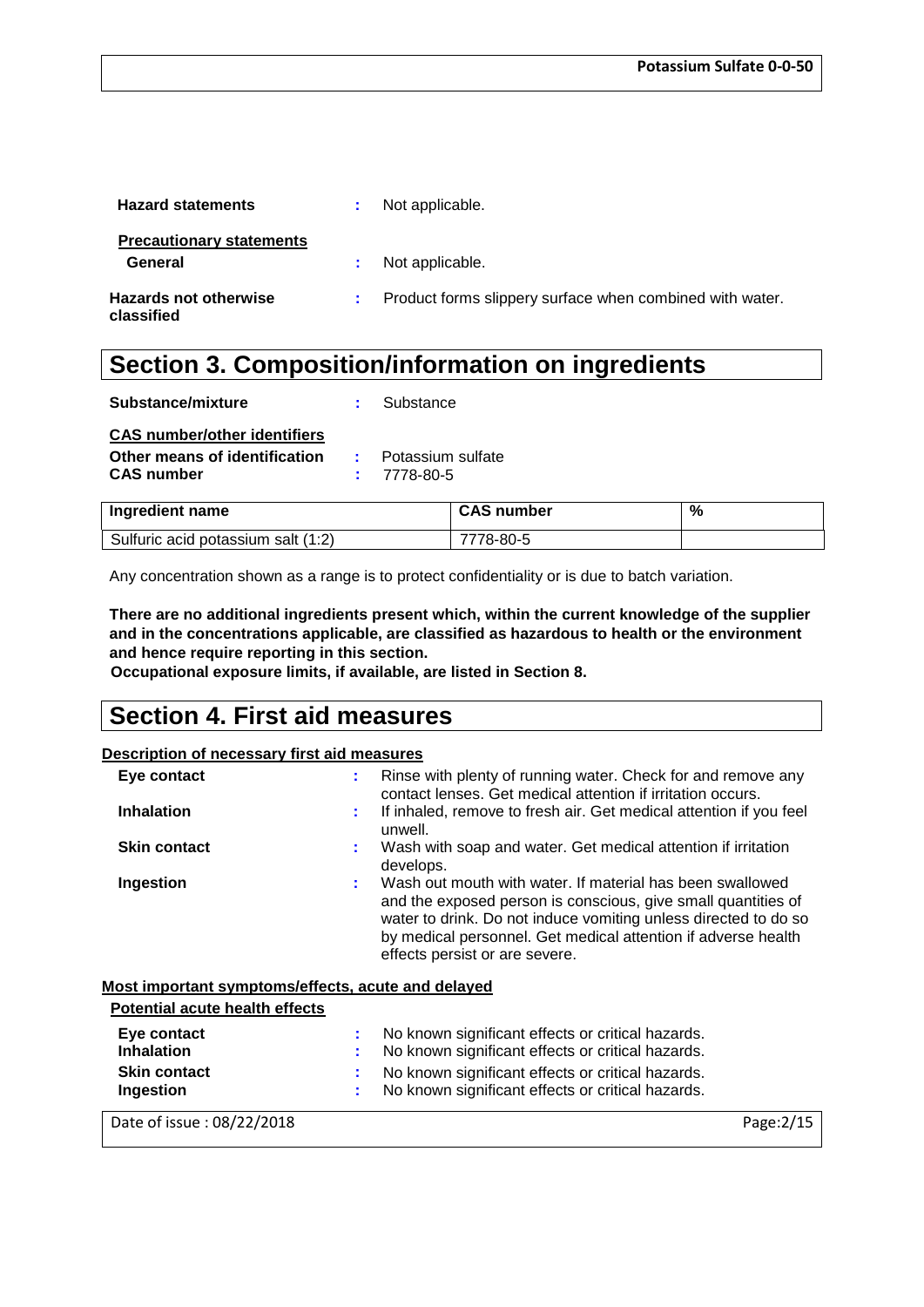| Over-exposure signs/symptoms      |    |                                                                                                                              |
|-----------------------------------|----|------------------------------------------------------------------------------------------------------------------------------|
| Eye contact                       |    | No specific data.                                                                                                            |
| <b>Inhalation</b>                 | ÷  | No specific data.                                                                                                            |
| <b>Skin contact</b>               | ÷  | No specific data.                                                                                                            |
| Ingestion                         | ÷  | No specific data.                                                                                                            |
|                                   |    | Indication of immediate medical attention and special treatment needed, if necessary                                         |
| Notes to physician                | ÷. | Treat symptomatically. Contact poison treatment specialist<br>immediately if large quantities have been ingested or inhaled. |
| <b>Specific treatments</b>        |    | No specific treatment.                                                                                                       |
| <b>Protection of first-aiders</b> | ÷. | No action shall be taken involving any personal risk or without<br>suitable training.                                        |
|                                   |    |                                                                                                                              |

**See toxicological information (Section 11)**

### **Section 5. Fire-fighting measures**

#### **Extinguishing media**

| Suitable extinguishing media<br>Unsuitable extinguishing<br>media | ÷  | Use an extinguishing agent suitable for the surrounding fire.<br>None identified.                                                                                                                                                                                 |
|-------------------------------------------------------------------|----|-------------------------------------------------------------------------------------------------------------------------------------------------------------------------------------------------------------------------------------------------------------------|
| Specific hazards arising from<br>the chemical                     |    | No specific fire or explosion hazard.                                                                                                                                                                                                                             |
| <b>Hazardous thermal</b><br>decomposition products                |    | Decomposition products may include the following materials:<br>sulfur oxides<br>metal oxide/oxides<br>Avoid breathing dusts, vapors or fumes from burning<br>materials.<br>In case of inhalation of decomposition products in a fire,<br>symptoms may be delayed. |
| Special protective actions for<br>fire-fighters                   |    | Promptly isolate the scene by removing all persons from the<br>vicinity of the incident if there is a fire. No action shall be taken<br>involving any personal risk or without suitable training.                                                                 |
| Special protective equipment<br>for fire-fighters                 | ÷. | Fire-fighters should wear appropriate protective equipment<br>and self-contained breathing apparatus (SCBA) with a full<br>face-piece operated in positive pressure mode.                                                                                         |
| <b>Remark</b><br><b>Remark</b>                                    | ٠. | Non-flammable.<br>None.                                                                                                                                                                                                                                           |

### **Section 6. Accidental release measures**

#### **Personal precautions, protective equipment and emergency procedures**

| For non-emergency personnel | No action shall be taken involving any personal risk or without<br>suitable training. Evacuate surrounding areas. Keep<br>unnecessary and unprotected personnel from entering. Do not |
|-----------------------------|---------------------------------------------------------------------------------------------------------------------------------------------------------------------------------------|
| Date of issue: 08/22/2018   | Page: 3/15                                                                                                                                                                            |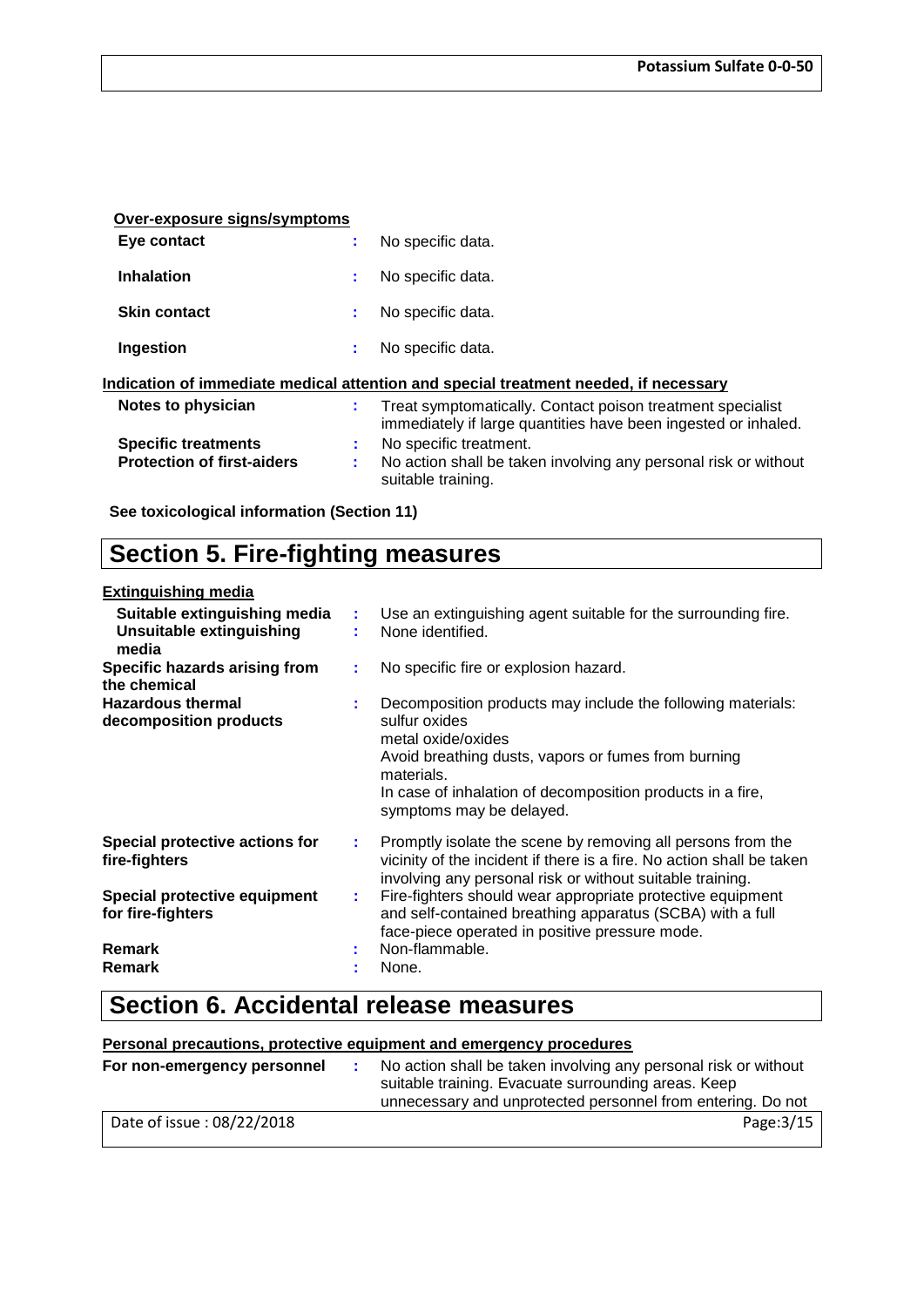|                                                                           |    | touch or walk through spilled material. Put on appropriate<br>personal protective equipment.                                                                                                                                                                                                                                                         |
|---------------------------------------------------------------------------|----|------------------------------------------------------------------------------------------------------------------------------------------------------------------------------------------------------------------------------------------------------------------------------------------------------------------------------------------------------|
| For emergency responders                                                  | ÷. | If specialized clothing is required to deal with the spillage, take<br>note of any information in Section 8 on suitable and unsuitable<br>materials. See also the information in "For non-emergency<br>personnel".                                                                                                                                   |
| Personal precautions,<br>protective equipment and<br>emergency procedures |    | No action shall be taken involving any personal risk or without<br>suitable training. Evacuate surrounding areas. Keep<br>unnecessary and unprotected personnel from entering. Do not<br>touch or walk through spilled material. Put on appropriate<br>personal protective equipment (see Section 8).                                                |
| <b>Environmental precautions</b>                                          |    | Avoid dispersal of spilled material and runoff and contact with<br>soil, waterways, drains and sewers. Inform the relevant<br>authorities if the product has caused environmental pollution<br>(sewers, waterways, soil or air).                                                                                                                     |
| Methods and materials for containment and cleaning up                     |    |                                                                                                                                                                                                                                                                                                                                                      |
| <b>Small spill</b>                                                        | ÷. | Move containers from spill area. Vacuum or sweep up material<br>and place in a designated, labeled waste container. Dispose of<br>via a licensed waste disposal contractor.                                                                                                                                                                          |
| Large spill                                                               |    | Move containers from spill area. Prevent entry into sewers,<br>water courses, basements or confined areas. Vacuum or<br>sweep up material and place in a designated, labeled waste<br>container. Dispose of via a licensed waste disposal contractor.<br>Note: see Section 1 for emergency contact information and<br>Section 13 for waste disposal. |

# **Section 7. Handling and storage**

| <b>Precautions for safe handling</b>                            |                                                                                                                                                                                                                                                                                                                                                                |
|-----------------------------------------------------------------|----------------------------------------------------------------------------------------------------------------------------------------------------------------------------------------------------------------------------------------------------------------------------------------------------------------------------------------------------------------|
| <b>Precautions for safe handling</b>                            | Eating, drinking and smoking should be prohibited in areas<br>where this material is handled, stored and processed.<br>Workers should wash hands and face before eating, drinking<br>and smoking. Remove contaminated clothing and protective<br>equipment before entering eating areas. See also Section 8<br>for additional information on hygiene measures. |
| <b>Protective measures</b>                                      | Put on appropriate personal protective equipment (see<br>Section 8).                                                                                                                                                                                                                                                                                           |
| Advice on general<br>occupational hygiene                       | Eating, drinking and smoking should be prohibited in areas<br>where this material is handled, stored and processed.<br>Workers should wash hands and face before eating, drinking<br>and smoking. Remove contaminated clothing and protective<br>equipment before entering eating areas. See also Section 8<br>for additional information on hygiene measures. |
| Conditions for safe storage,<br>including any incompatibilities | Store in accordance with local regulations. Store in original<br>container protected from direct sunlight in a dry, cool and well-                                                                                                                                                                                                                             |
| Date of issue: 08/22/2018                                       | Page:4/15                                                                                                                                                                                                                                                                                                                                                      |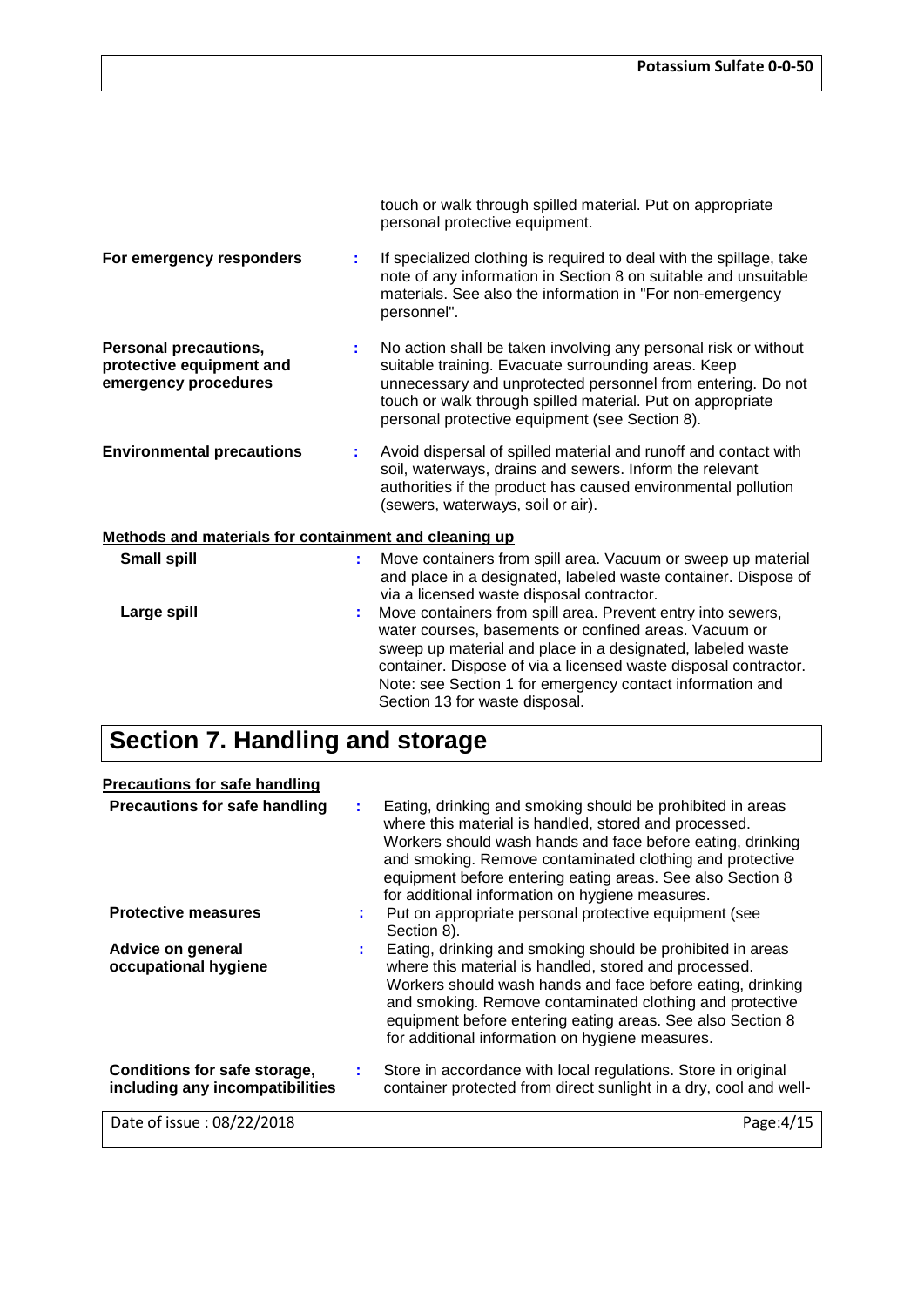ventilated area, away from incompatible materials (see Section 10) and food and drink. Keep container tightly closed and sealed until ready for use. Containers that have been opened must be carefully resealed and kept upright to prevent leakage. Do not store in unlabeled containers. Use appropriate containment to avoid environmental contamination.

### **Section 8. Exposure controls/personal protection**

| <b>Control parameters</b>                                                               |          |                                                                                                                                                                                                                                                                                                                                                                                                                                                                                                                                                                                                                                                                                                             |
|-----------------------------------------------------------------------------------------|----------|-------------------------------------------------------------------------------------------------------------------------------------------------------------------------------------------------------------------------------------------------------------------------------------------------------------------------------------------------------------------------------------------------------------------------------------------------------------------------------------------------------------------------------------------------------------------------------------------------------------------------------------------------------------------------------------------------------------|
| <b>Occupational exposure limits</b>                                                     |          | None.                                                                                                                                                                                                                                                                                                                                                                                                                                                                                                                                                                                                                                                                                                       |
| <b>Appropriate engineering</b><br>controls<br><b>Environmental exposure</b><br>controls | t<br>÷.  | No special ventilation requirements. Good general ventilation<br>should be sufficient to control worker exposure to airborne<br>contaminants. If this product contains ingredients with<br>exposure limits, use process enclosures, local exhaust<br>ventilation or other engineering controls to keep worker<br>exposure below any recommended or statutory limits.<br>Emissions from ventilation or work process equipment should<br>be checked to ensure they comply with the requirements of<br>environmental protection legislation. In some cases, fume<br>scrubbers, filters or engineering modifications to the process<br>equipment will be necessary to reduce emissions to<br>acceptable levels. |
| <b>Individual protection measures</b>                                                   |          |                                                                                                                                                                                                                                                                                                                                                                                                                                                                                                                                                                                                                                                                                                             |
| <b>Hygiene measures</b><br><b>Eye/face protection</b>                                   | ÷.<br>÷. | Wash hands, forearms and face thoroughly after handling<br>chemical products, before eating, smoking and using the<br>lavatory and at the end of the working period. Wash<br>contaminated clothing before reusing. A washing facility or<br>water for eye and skin cleaning purposes should be present.<br>Safety eyewear complying with an approved standard should<br>be used when a risk assessment indicates this is necessary to<br>avoid exposure to liquid splashes, mists, gases or dusts.                                                                                                                                                                                                          |
| <b>Skin protection</b>                                                                  |          |                                                                                                                                                                                                                                                                                                                                                                                                                                                                                                                                                                                                                                                                                                             |
| <b>Hand protection</b>                                                                  | ÷.       | Chemical-resistant, impervious gloves complying with an<br>approved standard should be worn at all times when handling<br>chemical products if a risk assessment indicates this is<br>necessary.                                                                                                                                                                                                                                                                                                                                                                                                                                                                                                            |
| <b>Body protection</b>                                                                  | ÷.       | Personal protective equipment for the body should be selected<br>based on the task being performed and the risks involved.                                                                                                                                                                                                                                                                                                                                                                                                                                                                                                                                                                                  |
| Other skin protection                                                                   | t.       | Appropriate footwear and any additional skin protection<br>measures should be selected based on the task being<br>performed and the risks involved and should be approved by a<br>specialist before handling this product.                                                                                                                                                                                                                                                                                                                                                                                                                                                                                  |
| <b>Respiratory protection</b>                                                           | ÷.       | Use a properly fitted, particulate filter respirator complying with<br>an approved standard if a risk assessment indicates this is<br>necessary. Respirator selection must be based on known or                                                                                                                                                                                                                                                                                                                                                                                                                                                                                                             |
| Date of issue: 08/22/2018                                                               |          | Page: 5/15                                                                                                                                                                                                                                                                                                                                                                                                                                                                                                                                                                                                                                                                                                  |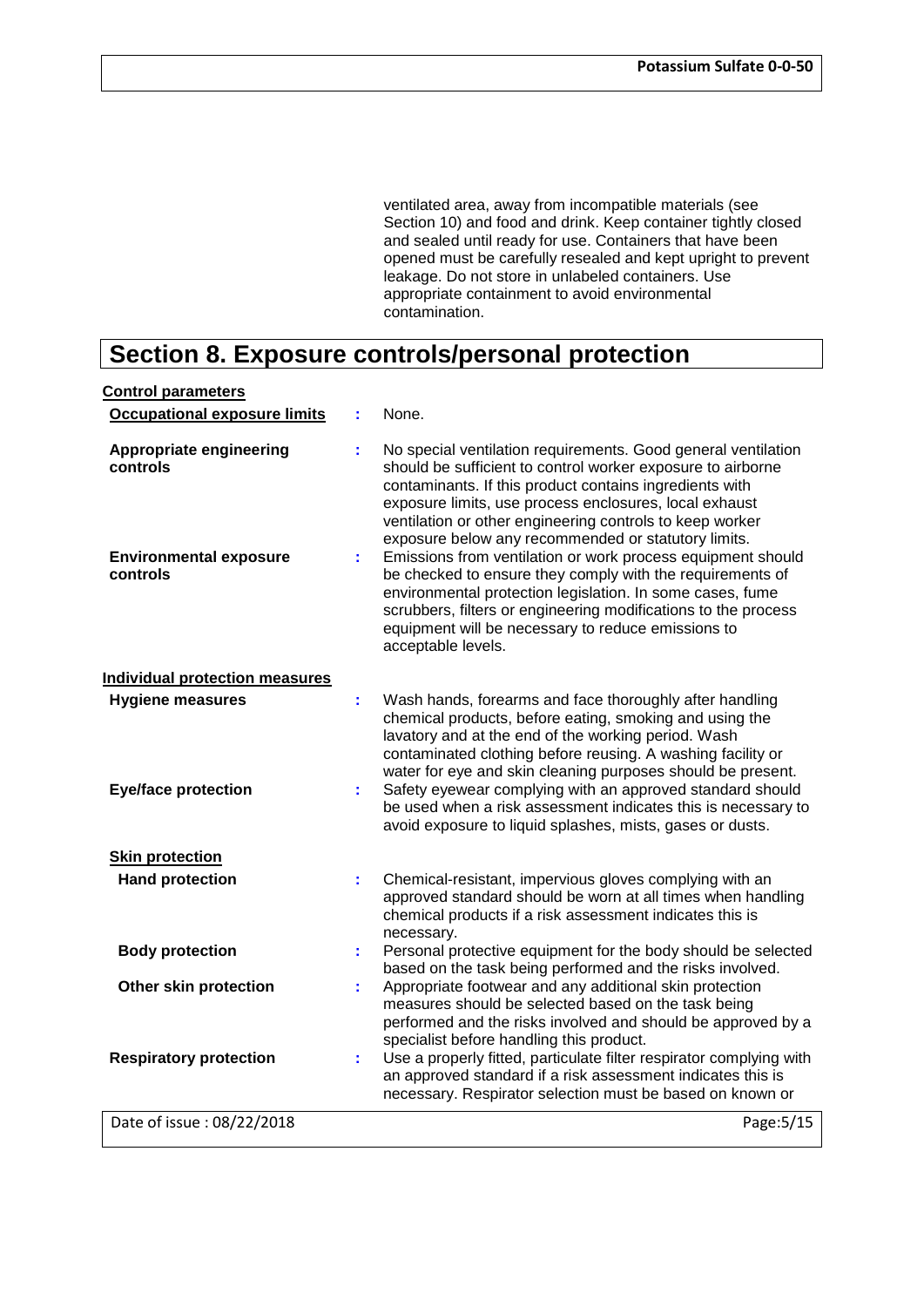anticipated exposure levels, the hazards of the product and the safe working limits of the selected respirator.

# **Section 9. Physical and chemical properties**

| <b>Appearance</b>                 |    |                                              |
|-----------------------------------|----|----------------------------------------------|
| <b>Physical state</b>             |    | solid [Granular solid.] [Crystalline solid.] |
| Color                             |    | Light Gray.                                  |
| Odor                              |    | Odorless.                                    |
| <b>Odor threshold</b>             |    | Not determined.                              |
| рH                                |    | 8 - 9 [Conc.: 50 g/l] @ 25 °C (77 °F)        |
| <b>Melting/freezing point</b>     | t. | 1,069 °C (1,956 °F)                          |
| <b>Boiling/condensation point</b> | t. | 1,689 °C<br>(3,072 °F)                       |
| <b>Sublimation temperature</b>    |    | Not determined.                              |
| <b>Flash point</b>                |    | Not applicable                               |
|                                   |    |                                              |
| <b>Fire point</b>                 |    | Not determined.                              |
| <b>Evaporation rate</b>           |    | Not determined.                              |
| <b>Flammability (solid, gas)</b>  |    | Non-flammable.                               |
| Lower and upper explosive         |    | Lower: Not determined.                       |
| (flammable) limits                |    | <b>Upper:</b> Not determined.                |
| Vapor pressure                    |    | Not determined.                              |
| <b>Relative density</b>           |    | 2.66 @ 20 °C (68 °F)                         |
| <b>Solubility</b>                 |    | Not determined.                              |
| <b>Partition coefficient: n-</b>  |    | Not determined.                              |
| octanol/water                     |    |                                              |
| <b>Auto-ignition temperature</b>  | ÷. | Not determined.                              |
| <b>Decomposition temperature</b>  |    | Not determined.                              |
| <b>Viscosity</b>                  |    | <b>Dynamic:</b> Not determined.              |
|                                   |    | <b>Kinematic:</b> Not determined.            |
| <b>Explosive properties</b>       |    | None.                                        |
| <b>Oxidizing properties</b>       |    | None                                         |

# **Section 10. Stability and reactivity**

| <b>Reactivity</b>                            | ÷. | No specific test data related to reactivity available for this<br>product or its ingredients. |
|----------------------------------------------|----|-----------------------------------------------------------------------------------------------|
| <b>Chemical stability</b>                    |    | The product is stable.                                                                        |
| <b>Possibility of hazardous</b><br>reactions |    | Under normal conditions of storage and use, hazardous<br>reactions will not occur.            |
| Date of issue: 08/22/2018                    |    | Page:6/15                                                                                     |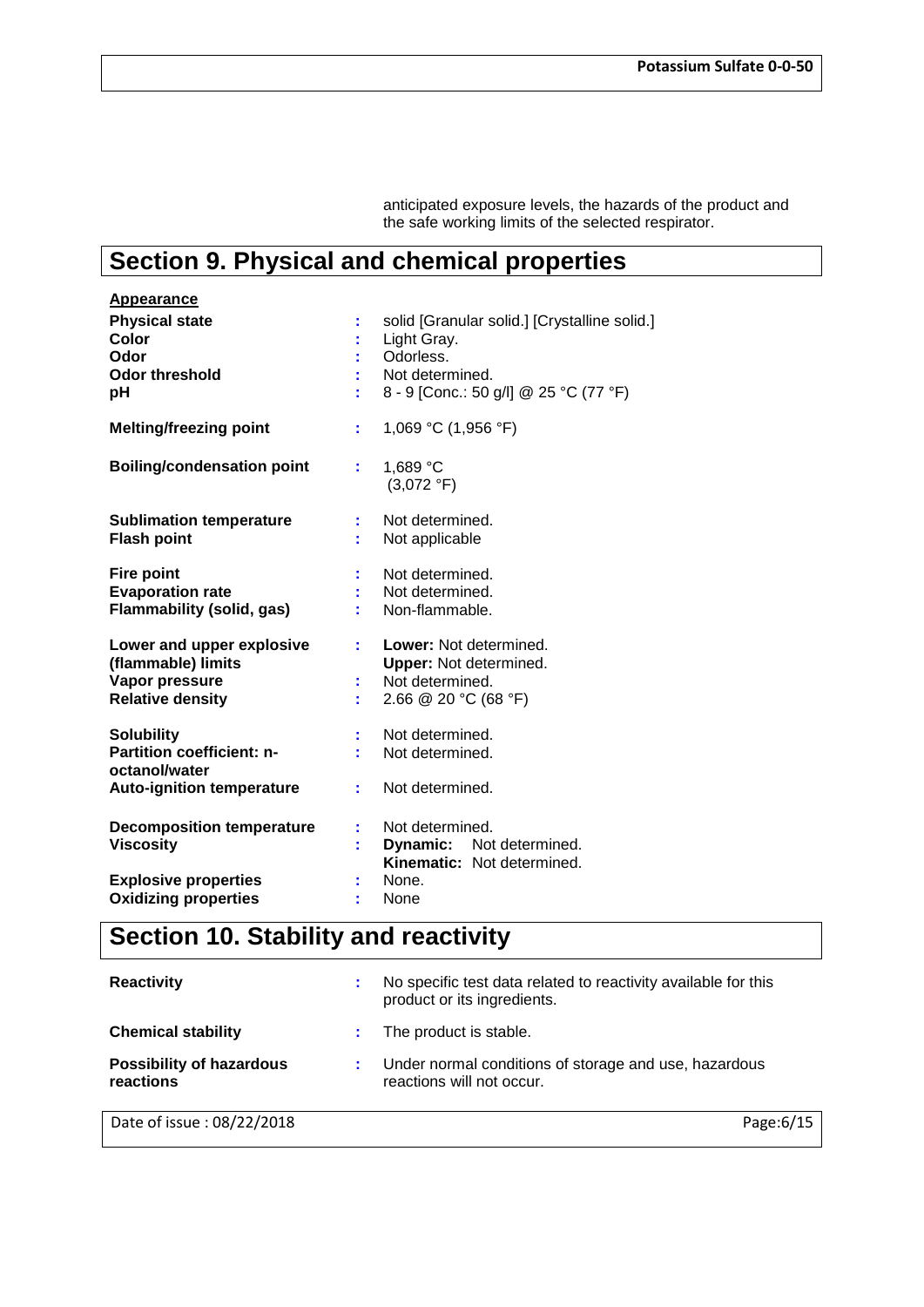| <b>Conditions to avoid</b>                 | Avoid contamination by any source including metals, dust and<br>organic materials.                      |
|--------------------------------------------|---------------------------------------------------------------------------------------------------------|
| Incompatible materials<br><b>Remark</b>    | No specific data.<br>Metal.<br>Strong<br>reducing agents                                                |
| <b>Hazardous decomposition</b><br>products | Under normal conditions of storage and use, hazardous<br>decomposition products should not be produced. |

# **Section 11. Toxicological information**

#### **Information on toxicological effects**

### **Acute toxicity**

| Product/ingre                                                                       | <b>Result</b>                                                                                                                                  | <b>Species</b> |                                                   | <b>Dose</b>                                       | <b>Exposure</b> | <b>References</b> |  |  |
|-------------------------------------------------------------------------------------|------------------------------------------------------------------------------------------------------------------------------------------------|----------------|---------------------------------------------------|---------------------------------------------------|-----------------|-------------------|--|--|
| dient name                                                                          |                                                                                                                                                |                |                                                   |                                                   |                 |                   |  |  |
|                                                                                     | Sulfuric acid potassium salt (1:2)                                                                                                             |                |                                                   |                                                   |                 |                   |  |  |
|                                                                                     | LD50 Oral                                                                                                                                      | Rat            |                                                   | $> 5,000$ mg/kg                                   | <b>Not</b>      | <b>IUCLID</b>     |  |  |
|                                                                                     |                                                                                                                                                |                |                                                   | OECD 425                                          | applicable.     |                   |  |  |
|                                                                                     | <b>LC50</b><br>Inhalation                                                                                                                      | Rat            |                                                   | $1.2 \text{ mg/l}$                                | 192 h           | <b>IUCLID</b>     |  |  |
|                                                                                     | LD50 Dermal                                                                                                                                    | Rat            |                                                   | $> 5,000$ mg/kg                                   | <b>Not</b>      |                   |  |  |
|                                                                                     |                                                                                                                                                |                |                                                   | <b>OECD 402</b>                                   | applicable.     |                   |  |  |
| <b>Conclusion/Summary</b><br>No known significant effects or critical hazards.<br>÷ |                                                                                                                                                |                |                                                   |                                                   |                 |                   |  |  |
| <b>Irritation/Corrosion</b>                                                         |                                                                                                                                                |                |                                                   |                                                   |                 |                   |  |  |
| <b>Conclusion/Summary</b>                                                           |                                                                                                                                                |                |                                                   |                                                   |                 |                   |  |  |
| <b>Skin</b>                                                                         |                                                                                                                                                | ÷              |                                                   | No known significant effects or critical hazards. |                 |                   |  |  |
| <b>Eyes</b>                                                                         |                                                                                                                                                | ÷              | No known significant effects or critical hazards. |                                                   |                 |                   |  |  |
| <b>Respiratory</b>                                                                  |                                                                                                                                                | ÷              | No known significant effects or critical hazards. |                                                   |                 |                   |  |  |
| <b>Sensitization</b>                                                                |                                                                                                                                                |                |                                                   |                                                   |                 |                   |  |  |
| <b>Skin</b><br><b>Respiratory</b>                                                   | <b>Conclusion/Summary</b><br>No known significant effects or critical hazards.<br>÷<br>No known significant effects or critical hazards.<br>t. |                |                                                   |                                                   |                 |                   |  |  |
| <b>Mutagenicity</b>                                                                 |                                                                                                                                                |                |                                                   |                                                   |                 |                   |  |  |
|                                                                                     | <b>Conclusion/Summary</b><br>No known significant effects or critical hazards.<br>÷                                                            |                |                                                   |                                                   |                 |                   |  |  |
| Carcinogenicity                                                                     |                                                                                                                                                |                |                                                   |                                                   |                 |                   |  |  |
| <b>Product/ingredient</b>                                                           | <b>Result</b>                                                                                                                                  |                | <b>Species</b>                                    | <b>Dose</b>                                       | <b>Exposure</b> | <b>References</b> |  |  |
| Date of issue: 08/22/2018                                                           |                                                                                                                                                |                |                                                   |                                                   |                 | Page: 7/15        |  |  |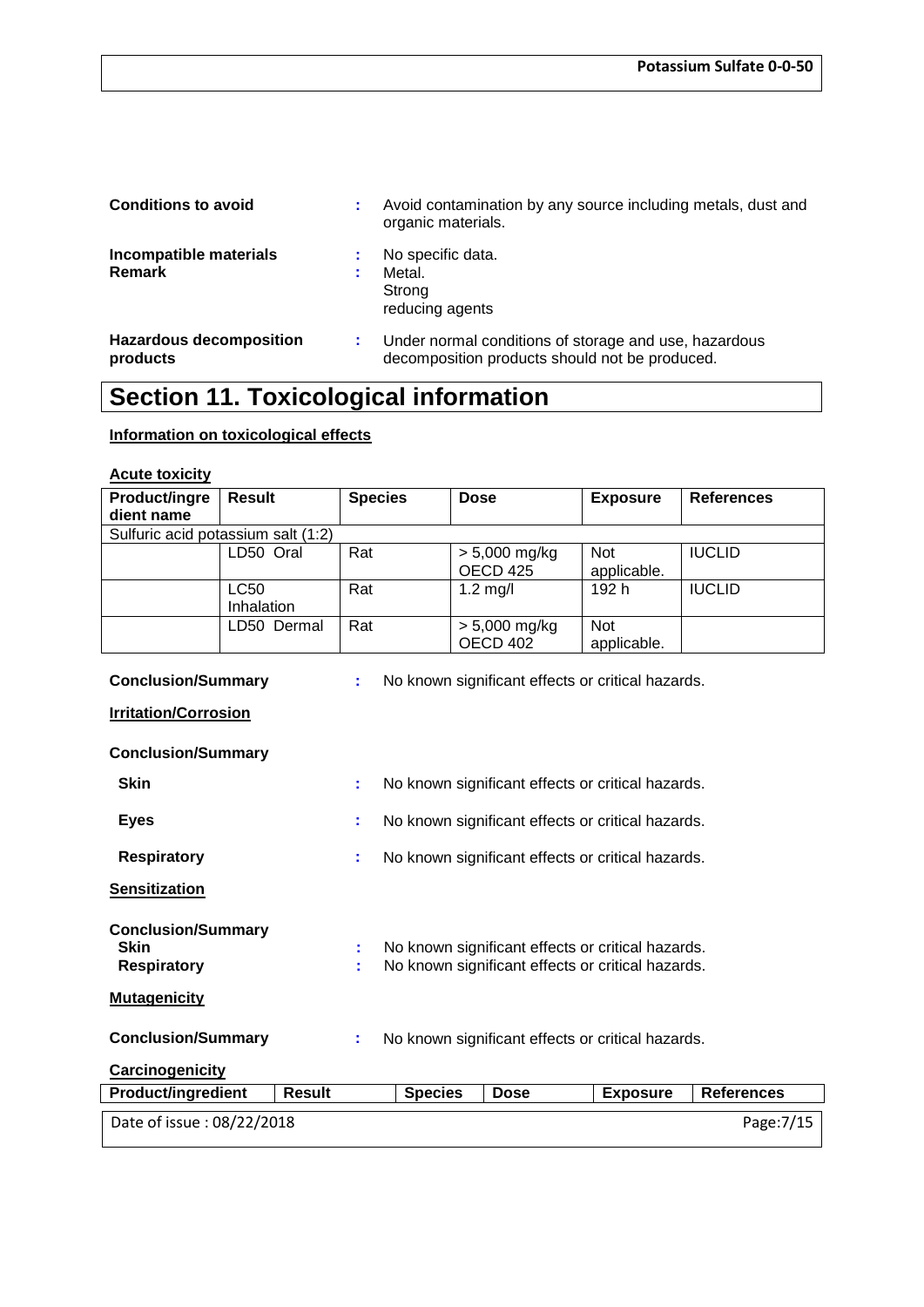| name                                  |                                        |     |                     |                           |                |
|---------------------------------------|----------------------------------------|-----|---------------------|---------------------------|----------------|
| Sulfuric acid<br>potassium salt (1:2) | Negative -<br>Oral - NOAEL<br>OECD 453 | Rat | 284 mg/kg<br>bw/day | <b>Not</b><br>applicable. | <b>IUCLID5</b> |

**Conclusion/Summary :** No known significant effects or critical hazards.

#### **Reproductive toxicity**

| <b>Product/ing</b><br>redient<br>name    | <b>Maternal</b><br>toxicity | Fertility | <b>Development</b><br>toxin | <b>Species</b> | <b>Dose</b>                                     | <b>Exposure</b>    | <b>References</b> |
|------------------------------------------|-----------------------------|-----------|-----------------------------|----------------|-------------------------------------------------|--------------------|-------------------|
| Sulfuric acid<br>potassium salt<br>(1:2) | Not<br>applicable.          | Negative  | Negative                    | Rat            | Oral:<br>1500<br>mg/kg<br>bw/dav<br>OECD<br>422 | Not<br>applicable. | <b>IUCLID5</b>    |

**Conclusion/Summary :** No known significant effects or critical hazards.

#### **Specific target organ toxicity (single exposure)**

No known significant effects or critical hazards.

#### **Specific target organ toxicity (repeated exposure)**

No known significant effects or critical hazards.

#### **Aspiration hazard**

No known significant effects or critical hazards.

| Information on the likely | Not available. |
|---------------------------|----------------|
| routes of exposure        |                |

#### **Potential acute health effects**

| Eye contact         | : No known significant effects or critical hazards.                          |
|---------------------|------------------------------------------------------------------------------|
| <b>Inhalation</b>   | : No known significant effects or critical hazards.                          |
| <b>Skin contact</b> | : No known significant effects or critical hazards.                          |
| Ingestion           | : No known significant effects or critical hazards.                          |
|                     | Symptoms related to the physical, chemical and toxicological characteristics |

| Eye contact         | No specific data. |
|---------------------|-------------------|
| <b>Inhalation</b>   | No specific data. |
| <b>Skin contact</b> | No specific data. |
| Ingestion           | No specific data. |

#### **Delayed and immediate effects and also chronic effects from short and long term exposure Short term exposure**

Date of issue : 08/22/2018 Page:8/15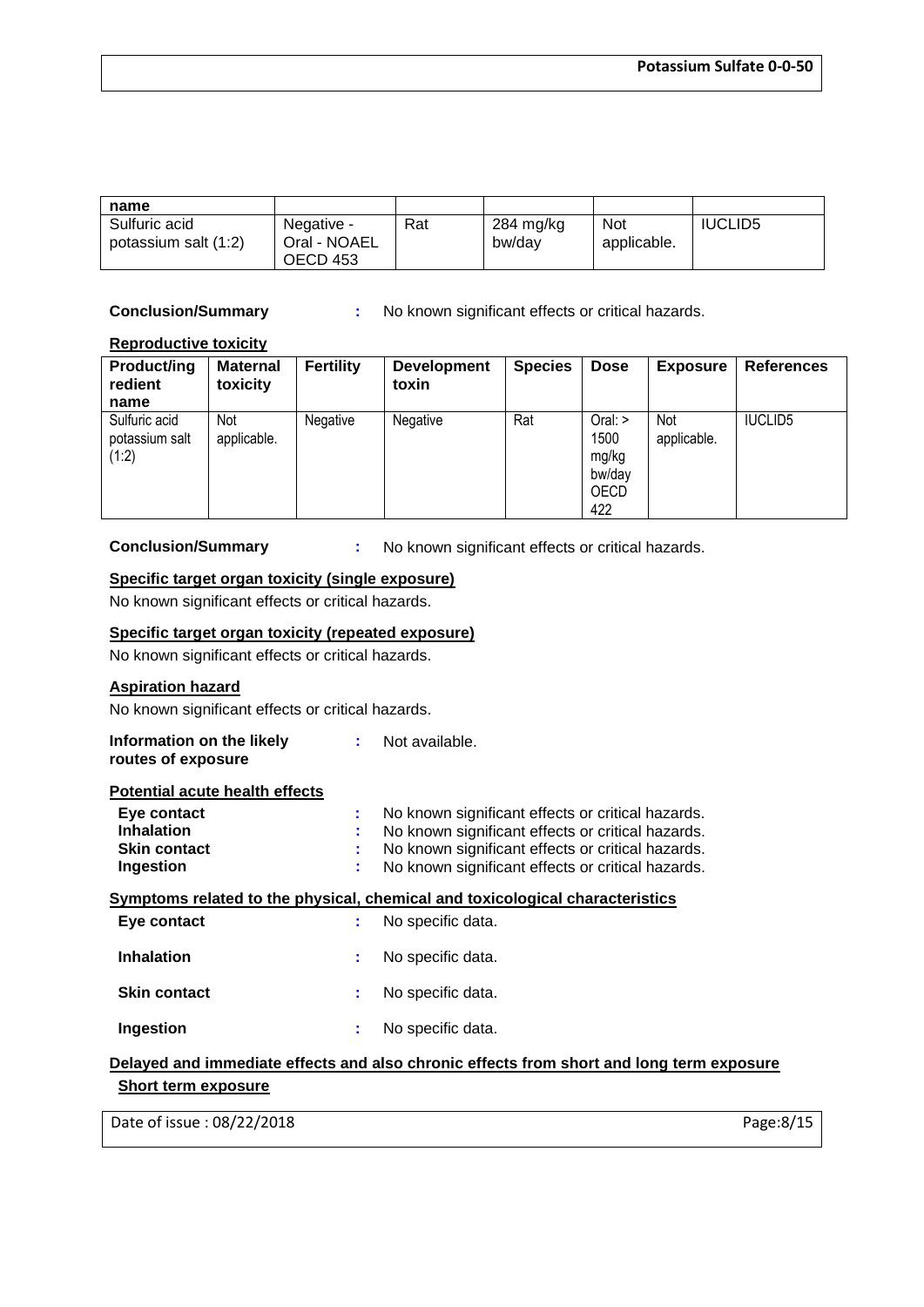| <b>Potential immediate effects</b><br><b>Potential delayed effects</b> | Not available.<br>Not available. |
|------------------------------------------------------------------------|----------------------------------|
| Long term exposure                                                     |                                  |
| <b>Potential immediate effects</b><br><b>Potential delayed effects</b> | Not available.<br>Not available. |

#### **Potential chronic health effects**

| <b>Product/ingredient</b><br>name                                    | Result     | <b>Species</b> | <b>Dose</b>                        | <b>Exposure</b>           | <b>References</b> |  |  |  |
|----------------------------------------------------------------------|------------|----------------|------------------------------------|---------------------------|-------------------|--|--|--|
| Sulfuric acid potassium<br>salt (1:2)                                | NOAEL Oral | Rat            | 256<br>mg/kg<br><b>OECD</b><br>453 | <b>Not</b><br>applicable. | <b>IUCLID5</b>    |  |  |  |
| Carcinogenicity<br>No known significant effects or critical hazards. |            |                |                                    |                           |                   |  |  |  |

| <b>Mutagenicity</b>                         | ÷  | No known significant effects or critical hazards. |
|---------------------------------------------|----|---------------------------------------------------|
| <b>Fertility effects</b>                    | ÷  | No known significant effects or critical hazards. |
| <b>Developmental effects</b>                | ÷. | No known significant effects or critical hazards. |
| <b>Effects on or via lactation</b>          | ÷. | No known significant effects or critical hazards. |
| Other effects                               | ÷. | No known significant effects or critical hazards. |
| Over-exposure signs/symptoms<br>Eye contact | ÷. | No specific data.                                 |
| <b>Inhalation</b>                           | ÷. | No specific data.                                 |
| <b>Skin contact</b>                         | ÷. | No specific data.                                 |
| Ingestion                                   | ÷  | No specific data.                                 |
|                                             |    |                                                   |

#### **Numerical measures of toxicity**

 **Acute toxicity estimates**

Not available.

# **Section 12. Ecological information**

#### **Toxicity**

| <b>Product/ingredient</b>          | Result           | <b>Species</b> | <b>Exposure</b> | <b>References</b> |
|------------------------------------|------------------|----------------|-----------------|-------------------|
| name                               |                  |                |                 |                   |
| Sulfuric acid potassium salt (1:2) |                  |                |                 |                   |
|                                    | Acute LC50 680   | <b>Fish</b>    | 96 h            | <b>IUCLID5</b>    |
|                                    | mg/l Fresh water |                |                 |                   |
|                                    | Acute LC50 720   | Daphnia        | 48 h            | <b>IUCLID5</b>    |
|                                    | mg/l Fresh water |                |                 |                   |

Date of issue : 08/22/2018 Page:9/15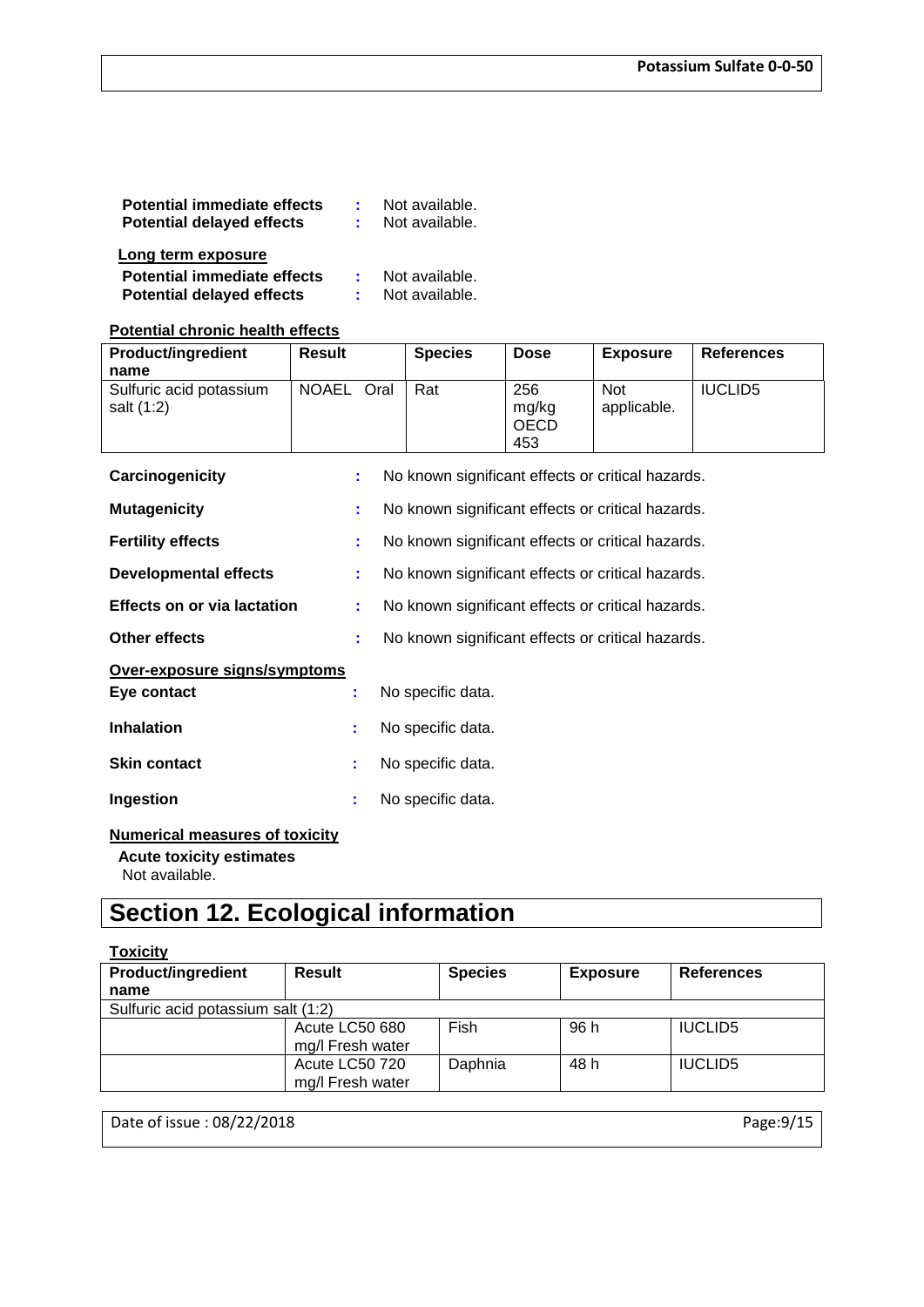| Acute EC50 2,700<br>mg/l Fresh water      | Algae | 432 h                     | <b>IUCLID5</b>  |
|-------------------------------------------|-------|---------------------------|-----------------|
| Chronic NOEC ><br>100 mg/l Fresh<br>water | Algae | <b>Not</b><br>applicable. | <b>IUCLID 5</b> |

**Conclusion/Summary :** No known significant effects or critical hazards.

#### **Persistence and degradability**

| <b>Product/ingredient</b><br>name     | Test            | Result                                      | <b>Dose</b>              | <b>Inoculum</b>           | <b>References</b> |
|---------------------------------------|-----------------|---------------------------------------------|--------------------------|---------------------------|-------------------|
| Sulfuric acid<br>potassium salt (1:2) | Not applicable. | Not applicable.                             | <b>Not</b><br>applicable | <b>Not</b><br>applicable. |                   |
| <b>Remarks:</b>                       |                 | Practically non-toxic to aquatic organisms. |                          |                           |                   |

**Conclusion/Summary :** No known significant effects or critical hazards.

#### **Bioaccumulative potential**

| <b>Conclusion/Summary</b>                 |    | No known significant effects or critical hazards.                                                |
|-------------------------------------------|----|--------------------------------------------------------------------------------------------------|
| <b>Mobility in soil</b>                   |    |                                                                                                  |
| Soil/water partition<br>coefficient (KOC) | ÷. | Not available.                                                                                   |
| <b>Mobility</b>                           | t. | This product may move with surface or groundwater flows<br>because its water solubility is: high |
| Other adverse effects                     |    | No known significant effects or critical hazards.                                                |

### **Section 13. Disposal considerations**

| <b>Product</b>             |                                                                                                                                                                                                                                                                                                                                                                                                                                                                                                                                                                                                                                                                                                                                                                                                                                                                                                                                         |
|----------------------------|-----------------------------------------------------------------------------------------------------------------------------------------------------------------------------------------------------------------------------------------------------------------------------------------------------------------------------------------------------------------------------------------------------------------------------------------------------------------------------------------------------------------------------------------------------------------------------------------------------------------------------------------------------------------------------------------------------------------------------------------------------------------------------------------------------------------------------------------------------------------------------------------------------------------------------------------|
| <b>Methods of disposal</b> | The generation of waste should be avoided or minimized<br>wherever possible. Disposal of this product, solutions and<br>any by-products should at all times comply with the<br>requirements of environmental protection and waste<br>disposal legislation and any regional local authority<br>requirements. Dispose of surplus and non-recyclable<br>products via a licensed waste disposal contractor. Waste<br>should not be disposed of untreated to the sewer unless<br>fully compliant with the requirements of all authorities with<br>jurisdiction. Waste packaging should be recycled.<br>Incineration or landfill should only be considered when<br>recycling is not feasible. This material and its container<br>must be disposed of in a safe way. Empty containers or<br>liners may retain some product residues. Avoid dispersal<br>of spilled material and runoff and contact with soil,<br>waterways, drains and sewers. |

Date of issue : 08/22/2018 Page: 10/15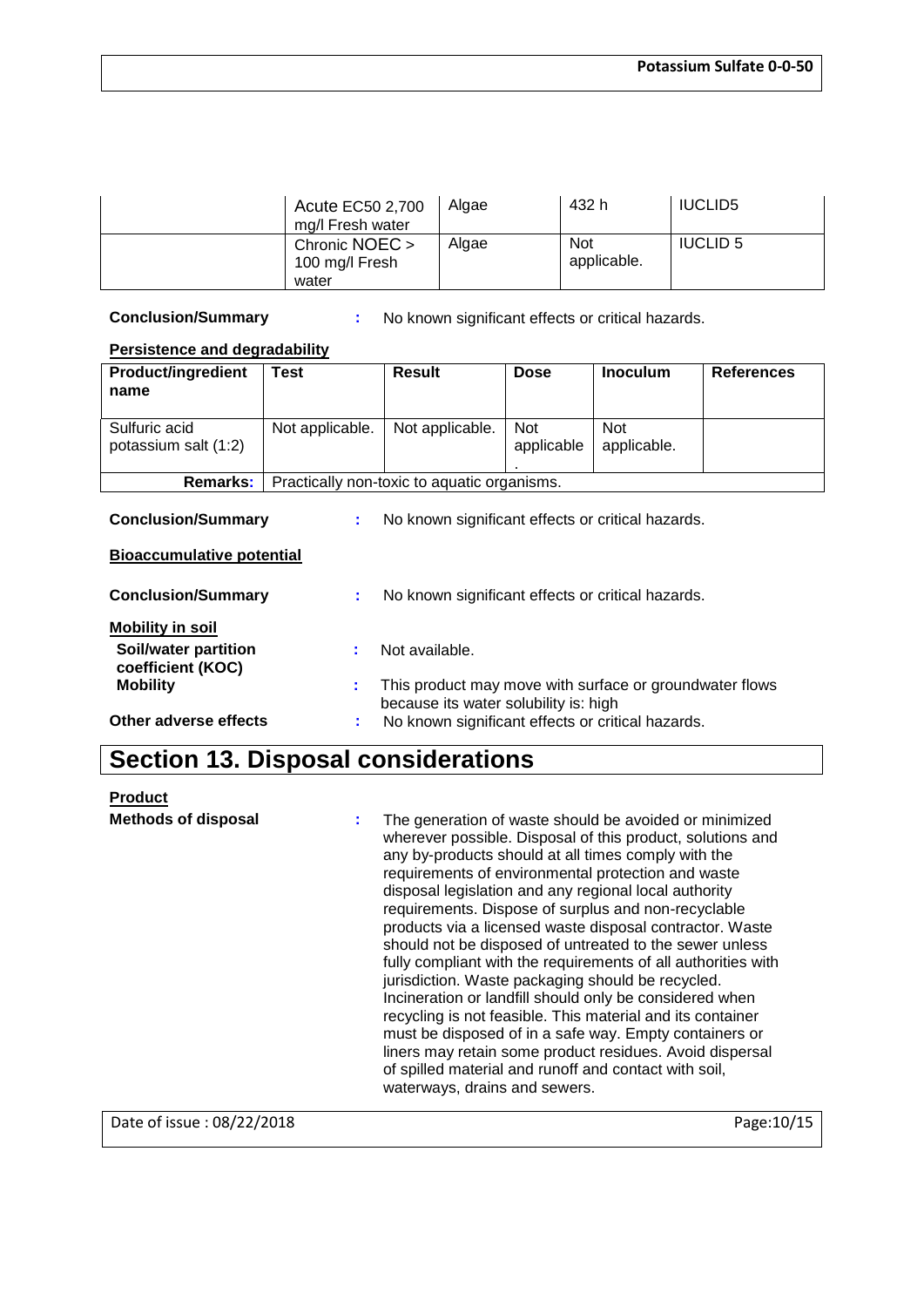# **Section 14. Transport information**

| <b>Regulation: UN Class</b>       |                 |
|-----------------------------------|-----------------|
| 14.1 UN number                    | Not regulated.  |
| 14.2 UN proper shipping name      | Not applicable. |
| 14.3 Transport hazard class(es)   | Not applicable. |
|                                   |                 |
| 14.4 Packing group                | Not applicable. |
| <b>14.5 Environmental hazards</b> | No.             |
|                                   |                 |
| <b>Additional information</b>     |                 |
| <b>Environmental hazards</b>      | : No.           |
|                                   |                 |

| <b>Regulation: IMDG</b>           |                 |
|-----------------------------------|-----------------|
| 14.1 UN number                    | Not regulated.  |
| 14.2 UN proper shipping name      | Not applicable. |
| 14.3 Transport hazard class(es)   | Not applicable. |
|                                   |                 |
| 14.4 Packing group                | Not applicable. |
| <b>14.5 Environmental hazards</b> | No.             |
| <b>Additional information</b>     |                 |
| <b>Marine pollutant</b>           | : No.           |
|                                   |                 |

| <b>Regulation: IATA</b>           |                 |
|-----------------------------------|-----------------|
| 14.1 UN number                    | Not regulated.  |
| 14.2 UN proper shipping name      | Not applicable. |
| 14.3 Transport hazard class(es)   | Not applicable. |
|                                   |                 |
| 14.4 Packing group                | Not applicable. |
| <b>14.5 Environmental hazards</b> | No.             |
| <b>Additional information</b>     |                 |
| <b>Marine pollutant</b>           | No.             |
|                                   |                 |

| <b>Regulation: DOT Classification</b> |                 |             |
|---------------------------------------|-----------------|-------------|
| 14.1 UN number                        | Not regulated.  |             |
| 14.2 UN proper shipping name          | Not applicable. |             |
| 14.3 Transport hazard class(es)       | Not applicable. |             |
|                                       |                 |             |
| 14.4 Packing group                    | Not applicable. |             |
| <b>14.5 Environmental hazards</b>     | No.             |             |
| <b>Additional information</b>         |                 |             |
| Date of issue: 08/22/2018             |                 | Page: 11/15 |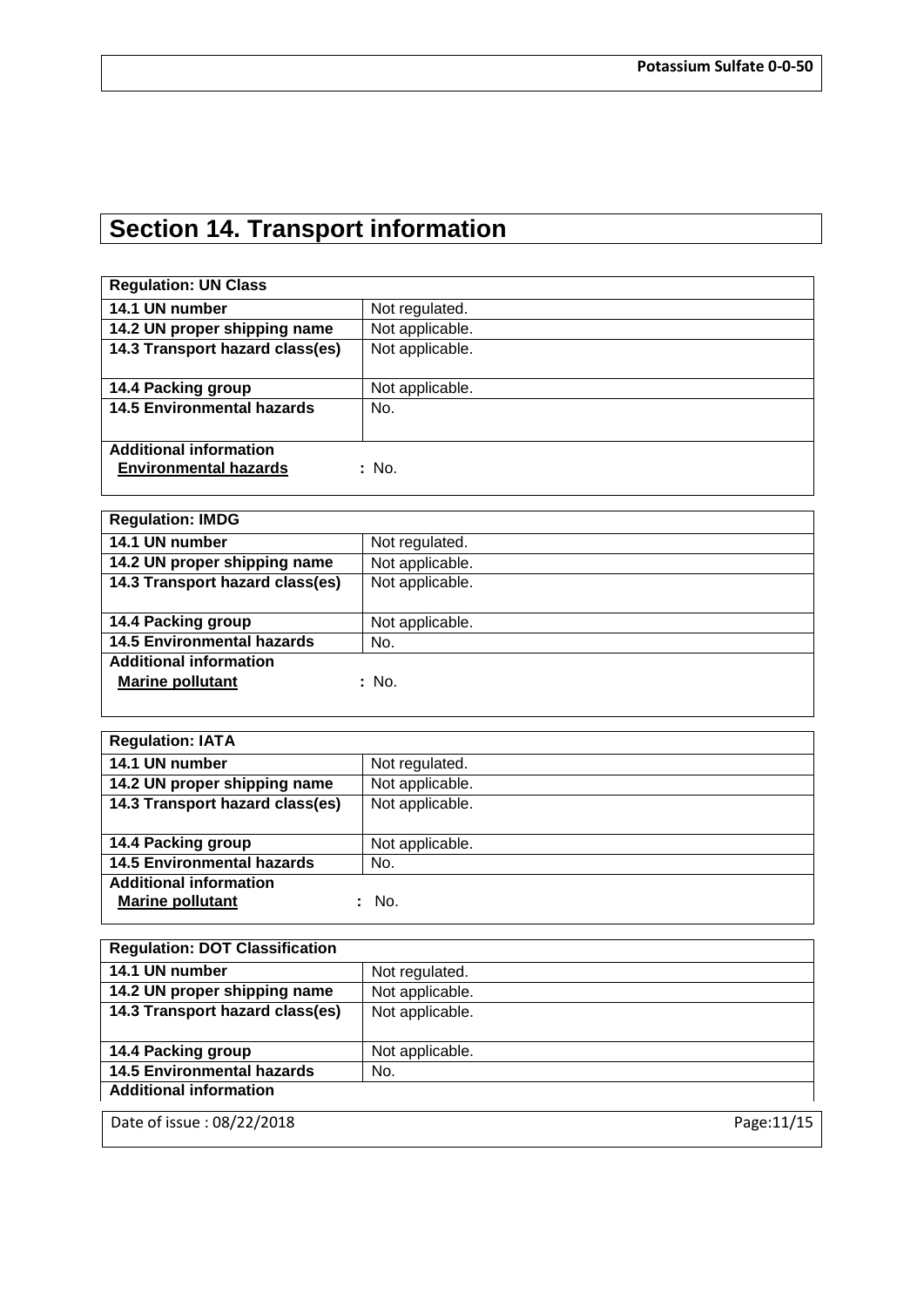| <b>Marine pollutant</b>           | Not available.  |
|-----------------------------------|-----------------|
|                                   |                 |
| <b>Regulation: TDG Class</b>      |                 |
| 14.1 UN number                    | Not regulated.  |
| 14.2 UN proper shipping name      | Not applicable. |
| 14.3 Transport hazard class(es)   | Not applicable. |
|                                   |                 |
| 14.4 Packing group                | Not applicable. |
| <b>14.5 Environmental hazards</b> | No.             |
| <b>Additional information</b>     |                 |
| Not applicable.                   |                 |
| <b>Environmental hazards</b>      | : No.           |

| <b>14.6 Special precautions for</b><br>user |   | Transport within user's premises: Ensure that persons<br>transporting the product know what to do in the event of<br>an accident or spillage. |
|---------------------------------------------|---|-----------------------------------------------------------------------------------------------------------------------------------------------|
| <b>IMSBC</b>                                |   |                                                                                                                                               |
| Bulk cargo shipping name                    |   | POTASSIUM SULPHATE                                                                                                                            |
| <b>Class</b>                                | ÷ | Not applicable.                                                                                                                               |
| Group                                       |   | C                                                                                                                                             |
| <b>Marpol V</b>                             |   | Non-HME                                                                                                                                       |
| Transport in bulk according to              | ÷ | Not applicable.                                                                                                                               |
| Annex II of MARPOL and the                  |   |                                                                                                                                               |
| <b>IBC Code</b>                             |   |                                                                                                                                               |

# **Section 15. Regulatory information**

| <b>TSCA 8(a) CDR Exempt/Partial exemption: Not</b><br>determined |
|------------------------------------------------------------------|
| Not listed                                                       |
| Not listed                                                       |
| Not listed                                                       |
| Not listed                                                       |
| Not listed                                                       |
|                                                                  |

#### **SARA 302/304**

Date of issue : 08/22/2018 Page:12/15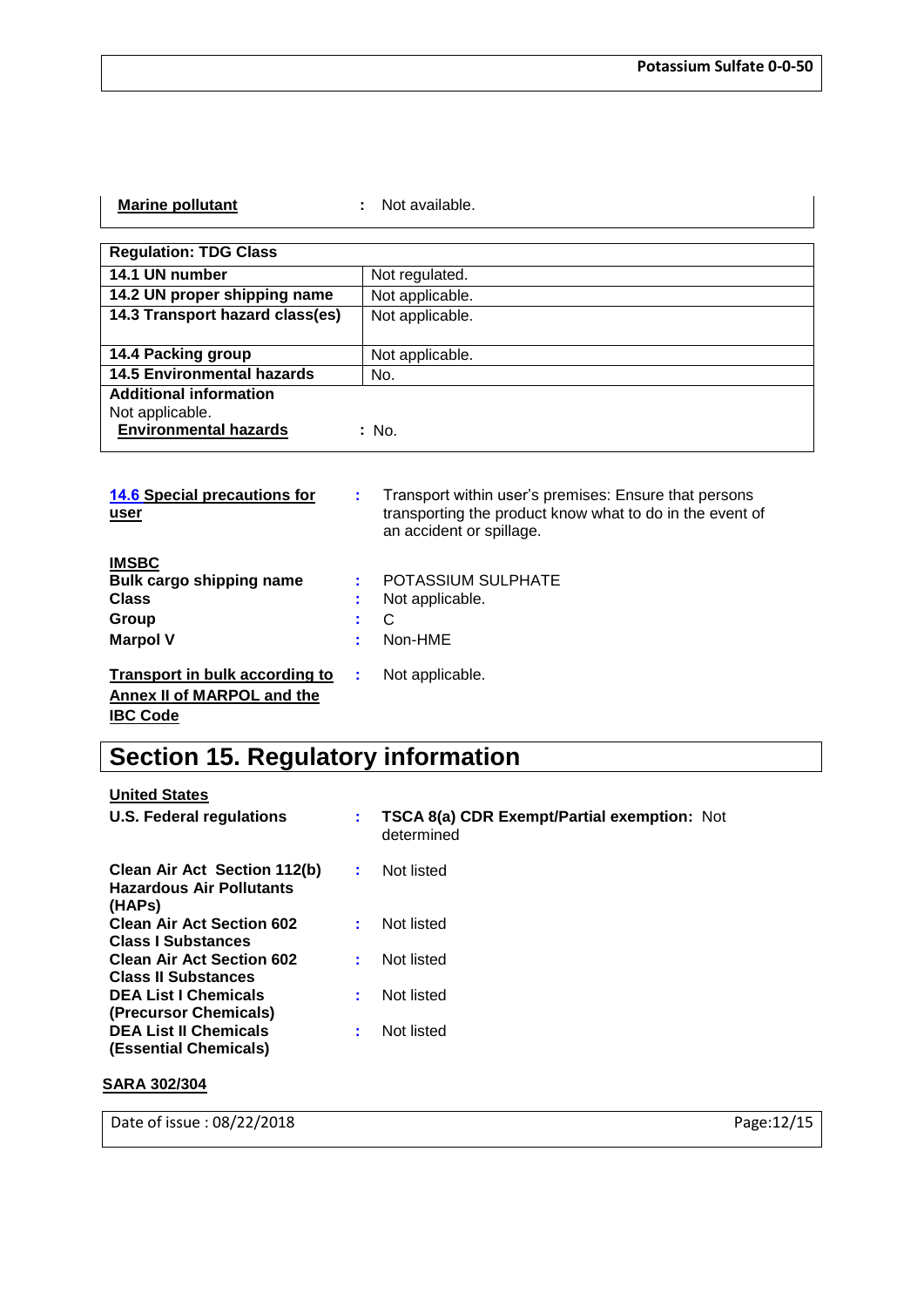#### **Composition/information on ingredients**

No products were found.

**SARA 304 RQ :** Not applicable.

#### **SARA 311/312**

**Classification :** Not applicable.

**Composition/information on ingredients**

| : None of the components are listed. |
|--------------------------------------|
| : None of the components are listed. |
| : None of the components are listed. |
| : None of the components are listed. |
|                                      |

#### **California Prop. 65**

⚠ **WARNING:** Cancer and Reproductive Harm - www.P65Warnings.ca.gov.

#### **Inventory list**

**Philippines inventory (PICCS):** All components are listed or exempted. **New Zealand Inventory of Chemicals (NZIoC):** All components are listed or exempted. **Korea inventory:** All components are listed or exempted. **Japan inventory:** All components are listed or exempted. **China inventory (IECSC):** All components are listed or exempted. **Australia inventory (AICS):** All components are listed or exempted. **Canada inventory:** All components are listed or exempted. **Taiwan Chemical Substances Inventory (TCSI):** All components are listed or exempted. **Taiwan Chemical Substances Inventory (TCSI):** All components are listed or exempted. **United States inventory (TSCA 8b):** All components are listed or exempted. **EC INVENTORY (EINECS/ELINCS):** All components are listed or exempted. **Canada:** All components are listed or exempted.

### **Section 16. Other information**

**National Fire Protection Association (U.S.A.)**

Date of issue : 08/22/2018 **Page:**13/15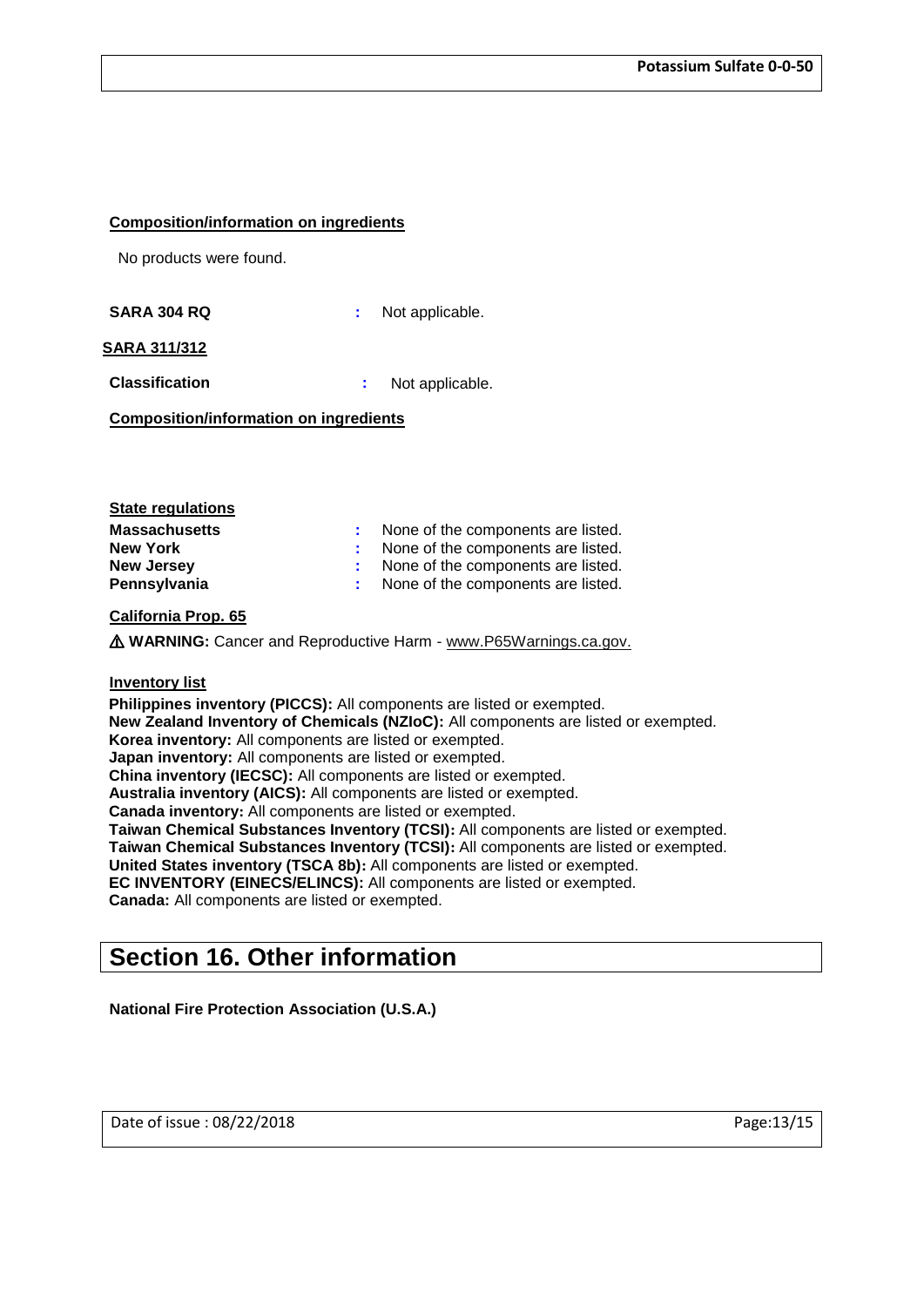

#### **Procedure used to derive the classification**

| <b>Classification</b> | <b>Justification</b> |
|-----------------------|----------------------|
| Not classified.       | Calculation method   |
|                       |                      |

| <b>History</b>                                                                                                                               |          |                                                                                                                                                                                                                                                                                                                                                                                                                                                                                                                                                                                                                                       |
|----------------------------------------------------------------------------------------------------------------------------------------------|----------|---------------------------------------------------------------------------------------------------------------------------------------------------------------------------------------------------------------------------------------------------------------------------------------------------------------------------------------------------------------------------------------------------------------------------------------------------------------------------------------------------------------------------------------------------------------------------------------------------------------------------------------|
| Date of printing<br>Date of issue/Date of revision<br>Date of previous issue<br><b>Version</b><br>Prepared by<br><b>Key to abbreviations</b> | t.<br>t. | 08/27/2018<br>08/22/2018<br>: 11/25/2014<br>2.2<br>Yara Chemical Compliance (YCC).<br>ATE = Acute Toxicity Estimate<br><b>BCF</b> = Bioconcentration Factor<br>GHS = Globally Harmonized System of Classification and<br>Labelling of Chemicals<br>IATA = International Air Transport Association<br><b>IBC</b> = Intermediate Bulk Container<br><b>IMDG</b> = International Maritime Dangerous Goods<br>LogPow = logarithm of the octanol/water partition coefficient<br>MARPOL = International Convention for the Prevention of<br>Pollution From Ships, 1973 as modified by the Protocol of<br>1978. ("Marpol" = marine pollution) |
| Key data sources                                                                                                                             | ÷.       | $UN = United Nations$<br>EU REACH IUCLID5 CSR.<br>National Institute for Occupational Safety and Health, U.S.<br>Dept. of Health, Education, and Welfare, Reports and<br>Memoranda Registry of Toxic Effects of Chemical<br>Substances.<br>Sphera Solutions Inc., 4777 Levy Street, St Laurent, Quebec<br>HAR 2P9, Canada.                                                                                                                                                                                                                                                                                                            |

|| Indicates information that has changed from previously issued version.

#### **Notice to reader**

**To the best of our knowledge, the information contained herein is accurate. However, neither the above-named supplier, nor any of its subsidiaries, assumes any liability whatsoever for the accuracy or completeness of the information contained herein. Final determination of suitability of any material is the sole responsibility of the user. All materials may present unknown hazards and should be used with caution. Although certain hazards are described herein, we cannot guarantee that these are the only hazards that exist.**

Date of issue : 08/22/2018 **Page:**14/15